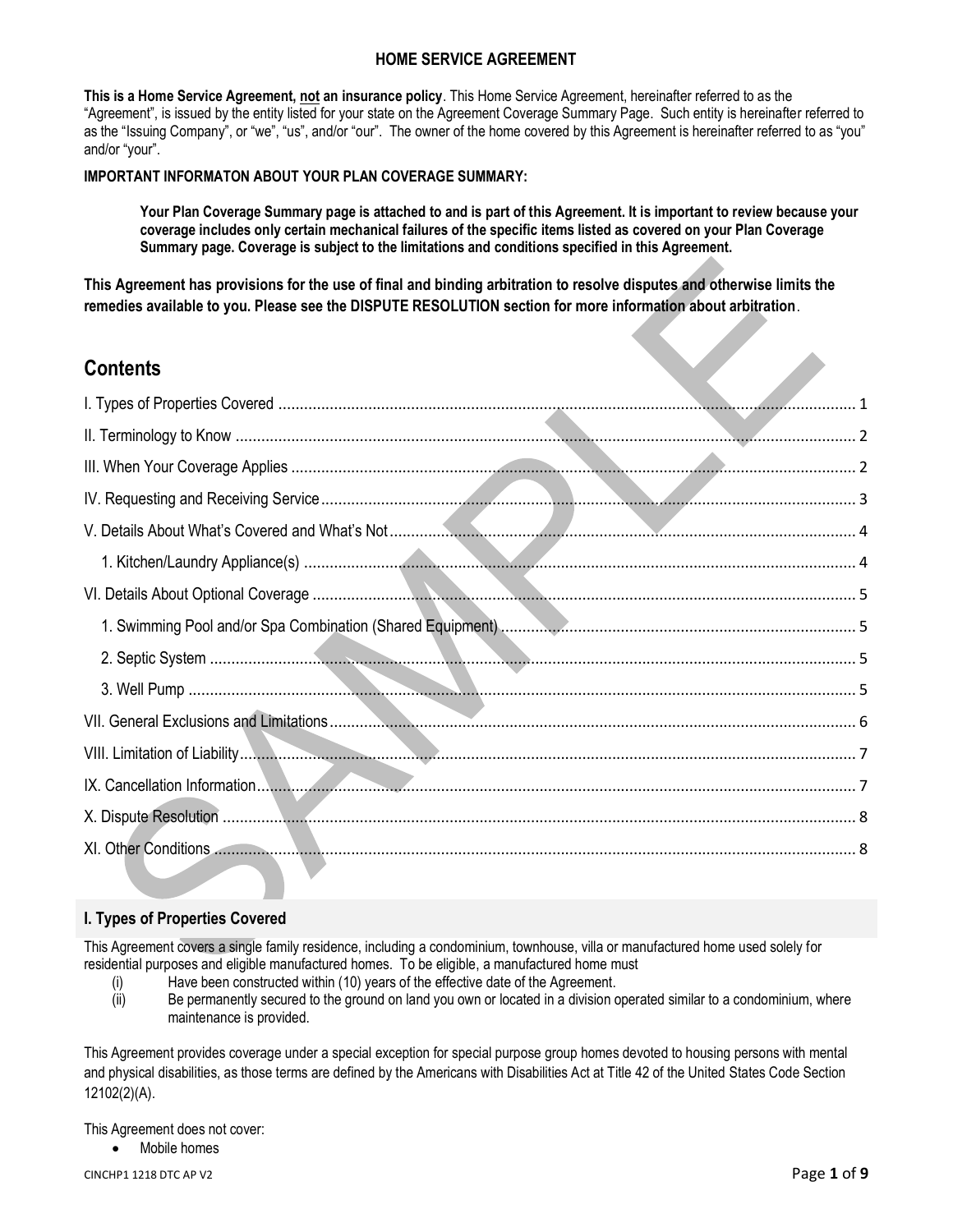- Multi-family residential property of more than two-units
- Any dwelling used in whole or in part for commercial purposes including non-profit organizations
- Homes listed or registered in any historical register, including without limitation the National Register of Historic Places

Whether or not this Agreement covers a condominium unit, manufactured home, or multi-family property (duplex), any repairs and/or replacements are limited to the items solely used by and located and serviceable within such single unit (unless specified otherwise). **No common area items shared by non-warranted units shall be covered by this Agreement.**

#### <span id="page-1-0"></span>**II. Terminology to Know**

- "Mechanical failure" occurs when a covered item/system becomes inoperable and unable to perform its primary function, subject to the limitations and conditions of this Agreement.
- "Domestic-grade" items are those that were designated by the manufacturer, manufactured and marketed solely for installation and use in a residential single family dwelling.
- "Commercial-grade" items are those that were designated by the manufacturer, manufactured and primarily marketed for installation and use in commercial operations.
- A "visual inspection" of the covered item is considered to mean the viewing of an item to verify that it appears structurally intact and without damage or missing parts that would indicate inoperability.
- A "simple mechanical test" means the ability to turn the unit off and on verifying the item operates without irregular sounds or smoke that may indicate a problem. In certain instances, we may require documentation from you during a claim review.
- "Proper operating condition" means the item/system was correctly located within the home, was properly installed to code at the time of installation, was fully connected, was capable of successfully performing all operations commensurate with the manufacturer's original design intention, and did not pose any hazard to life or property.
- A "necessary or required upgrade" is a replacement improving: manufacturer specification; energy efficiency; or system performance due to external circumstances (such as inability to obtain parts/equipment or government mandated system modifications).
- "Item" examples: air conditioning unit, heating unit, water heater, individual appliances such as refrigerator, dishwasher and ceiling fans.
- "Item Lifetime" is defined as the total time for which an item is technically designed to operate from its date of purchase and is expressed in years.

# <span id="page-1-1"></span>**III. When Your Coverage Applies**

- 1. **We agree to pay the covered costs to repair or replace the items listed as covered on your Agreement Coverage Summary Page if any such items become inoperable during the term of this Agreement due to mechanical failure caused by routine wear and tear.** The definitions of the specific items that may be listed on your Agreement Coverage Summary Page as covered, as well as other limitations on coverage and other terms and conditions, are listed below.
- 2. We will cover mechanical failures relating to the mechanical parts and components of those domestic-grade items that were in the home and in proper operating condition on the Agreement effective date.
- 3. We will cover failures due to rust and corrosion, and or sediment.
- 4. When completing a covered repair or replacement, we will NOT pay the cost to:
	- dismantle and remove defective equipment,
	- recapture refrigerant,
	- reclaim refrigerant,
	- dispose of refrigerant.
- 5. We will cover an unknown pre-existing mechanical failure provided the failure could not have been detected by visual inspection or simple mechanical test.
- 6. **The decision to replace rather than repair items is solely our option**. Should we choose to replace an item, the replacement shall:

• be the base model that meets all applicable federally mandated minimal manufacturers' standards,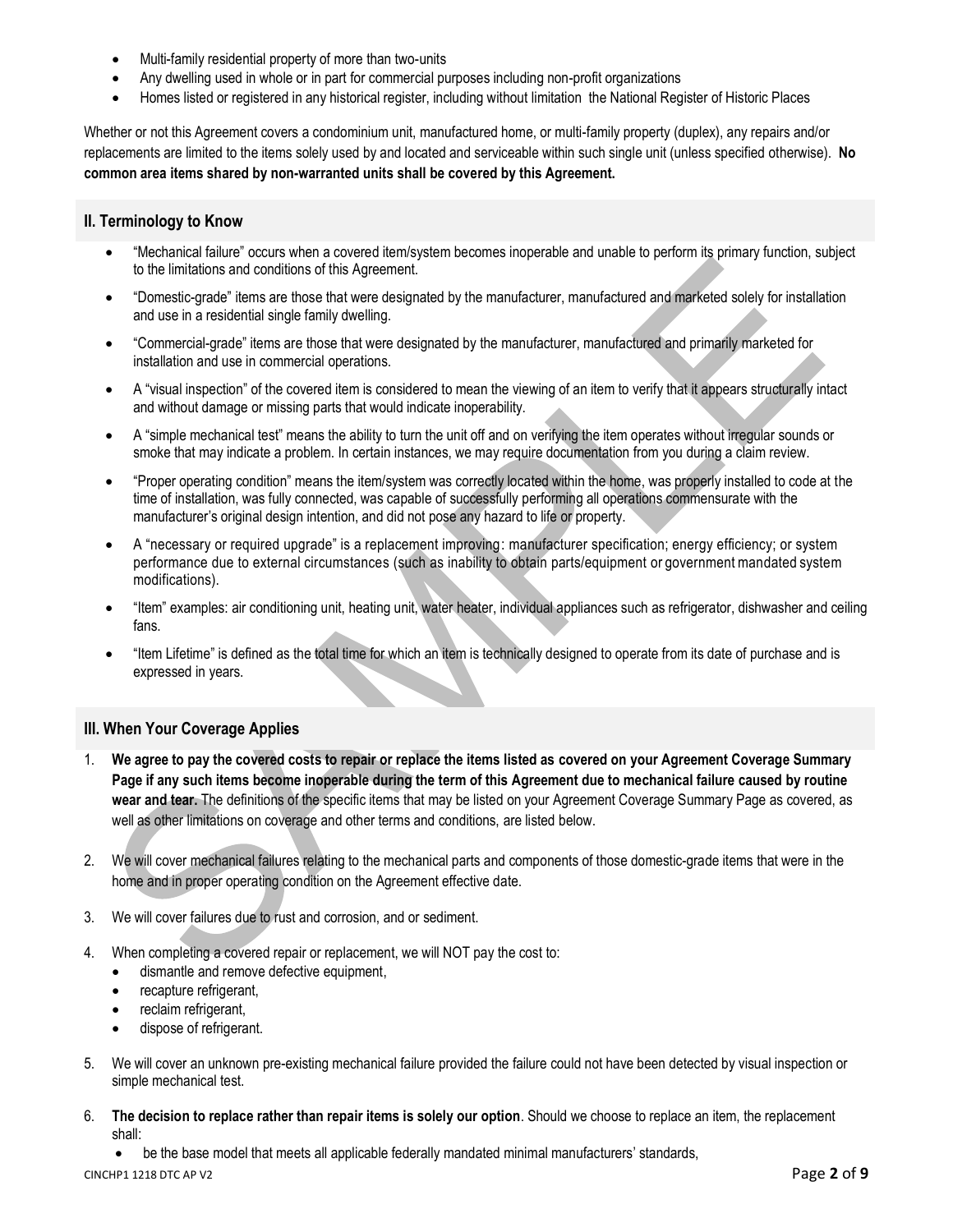• perform the same primary function, and have a capacity comparable with the covered item, when available with domestically assembled units.

When replacing systems and appliances:

- We are not liable to provide exact match in color, dye, lot, material, type or brand.
- We will be responsible for the installation of the replacement item but not for the cost of the construction, modifications, carpentry or transitional work made necessary in order to accommodate the replacement, nor for any costs to upgrade or modify items for any reason except as otherwise specified in this Agreement.
- With respect to kitchen/laundry appliances, we will make reasonable efforts to provide replacement items of similar mechanical capabilities and/or efficiency of the original unit, when available.

When making repairs:

- We reserve the right to rebuild existing parts or components and/or install rebuilt or refurbished parts or components.
- 7. Our cash payment policies and procedures:
	- In instances where the combined cost of diagnosis and repair or replacement is estimated to exceed a stated contract dollar limit, we will not provide repair or replacement services but will instead pay an amount equal to the contract dollar limit minus the deductible amount. If the stated contract dollar limit is an aggregate amount then paid claims will also be subtracted from payment.
	- In some instances, we may offer cash in lieu of repair or replacement services. This offered amount is based on what we would expect to pay (which is substantially less than retail cost) for parts and labor for covered items less the incurred cost of the contractor's diagnosis. You are required to repair the item or provide a new replacement and send the acceptable proof of your actual itemized costs to us before any reimbursement amount will be paid.
- 8. **Should we determine to pay cash in lieu of replacement and you only repair the item instead, the item will be excluded from further coverage under this Agreement and subsequent renewals. We reserve the right to inspect repaired and/or replacement items.**
- 9. **Determination of the operating condition as of the Agreement effective date, and the nature of any failure, will be made by us based upon the professional opinion of remote diagnosis for connected systems and/or appliances or our direct employees, considering but not limited to, the independent contractor's diagnosis.**

# <span id="page-2-0"></span>**IV. Requesting and Receiving Service**

- 1. **You must notify us of any mechanical failure when it happens and prior to the expiration of your Agreement. We are available twenty-four (24) hours a day, seven (7) days a week online at [my.cinchhomeservices.com](http://www.x.com/) or by phone at 1-844-324- 5688. If you fail to notify us of any mechanical failure during the coverage term in which the failure occurred, we will not be responsible for the cost of any repairs and/or replacements resulting from the mechanical failure.**
- 2. We will use reasonable efforts to provide a referral to an independent contractor within two (2) hour(s) after the service request is received during normal business hours and within twenty-four (24) hour(s) for requests received outside of normal business hours. We will determine, at our sole discretion, which repairs constitute an emergency requiring expedited service and will give consideration to covered mechanical failures that affect the habitability of the dwelling.
- 3. **We are not responsible for expenses you incur without our express consent**. We will not reimburse you for any costs associated with unauthorized repairs or work performed by unauthorized contractors.
- 4. **This Agreement may include a deductible amount, as listed on your Agreement Coverage Summary Page. You may be required to pay all or part of your deductible at the time you request service. All or a portion of your deductible may be nonrefundable.** 
	- You are responsible and must pay for any amounts due for services performed which are not covered under the terms, conditions and provisions of this Agreement.
- 5. You are responsible to provide access to the covered property during normal business hours for the independent contractor to diagnose, obtain approval for, and/or complete repairs for covered mechanical failures. You are responsible to pay us and/or our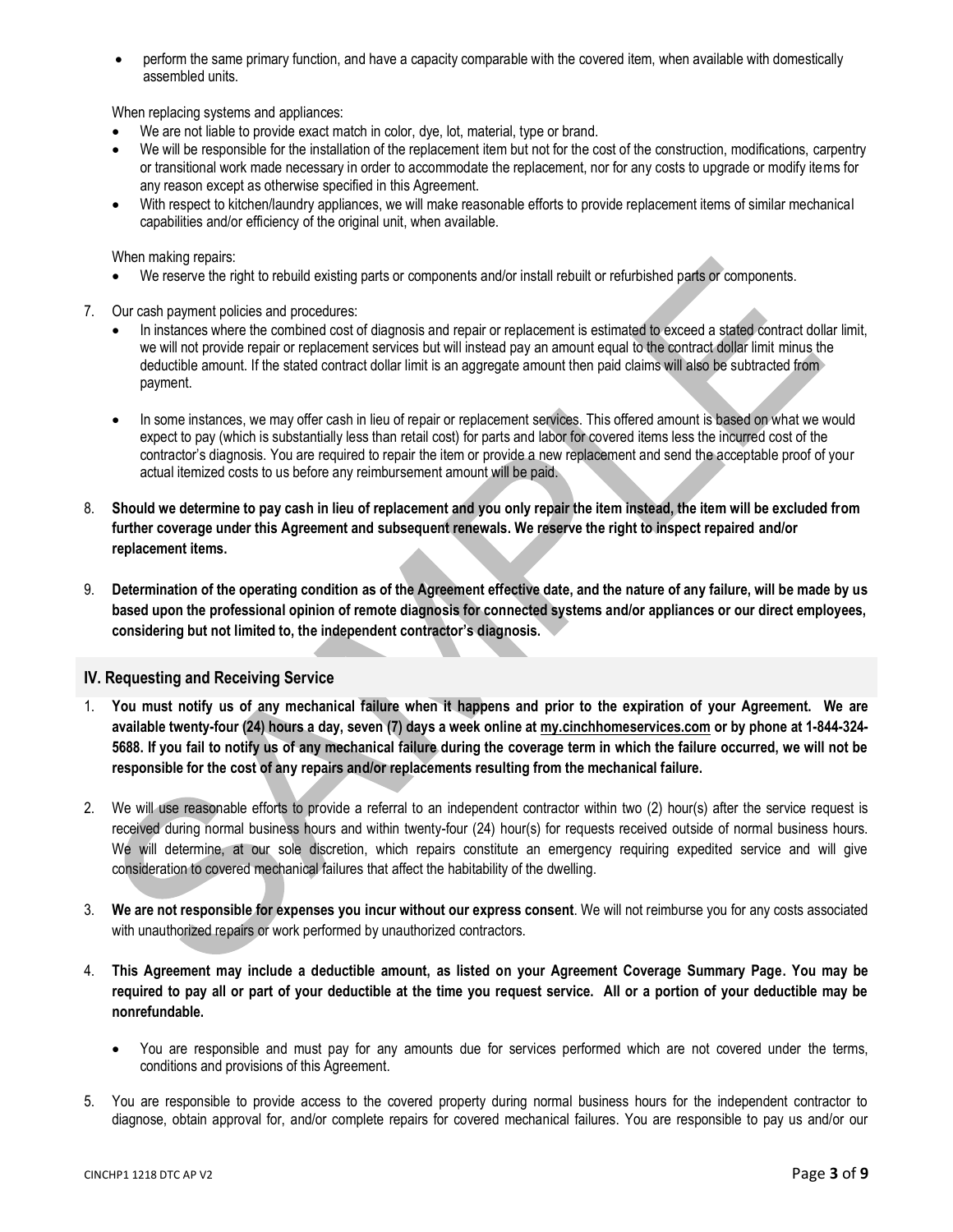independent contractor any service charge and additional charges assessed by our independent contractor resulting from your failure to provide access and/or for missed appointments caused by you.

6. We reserve the right to obtain, at our expense, a second opinion by an independent contractor prior to determining eligibility for coverage.

#### <span id="page-3-0"></span>**V. Details About What's Covered and What's Not**

This Agreement provides coverage only for those items specifically listed as being covered on your Agreement Coverage Summary Page. **An additional fee may be required for additional systems, appliances or optional coverages. Coverage of some items may not be available under all plans or in every state.**

**This Agreement defines precisely what mechanical systems and appliances, and which of their parts and components, will be covered; only those items specifically so described are covered, subject to the limitations and conditions herein and on your Agreement Coverage Summary Page.** 

**Under any and all circumstances, our maximum liability, in the aggregate, for any and all claims submitted per agreement term shall be \$10,000.**

<span id="page-3-1"></span>**1. Kitchen/Laundry Appliance(s) NOTE: We will pay up to \$2,000 per covered Item malfunction for access, diagnoses and repair/ replacement of any covered Appliance per agreement term.**

| A. REFRIGERATOR(S)                                                                 |                                                                                                         |  |
|------------------------------------------------------------------------------------|---------------------------------------------------------------------------------------------------------|--|
| A maximum of 2 units are covered per contract.                                     |                                                                                                         |  |
| <b>COVERED</b>                                                                     | <b>NOT COVERED</b>                                                                                      |  |
| All components and parts.                                                          | Free standing freezer, Multi-media centers built into<br>appliances, and wine chillers and consumables. |  |
| <b>B. CLOTHES WASHER(S)</b>                                                        |                                                                                                         |  |
| A maximum of 2 units are covered per contract.                                     |                                                                                                         |  |
| <b>COVERED</b>                                                                     | <b>NOT COVERED</b>                                                                                      |  |
| All components and parts.                                                          |                                                                                                         |  |
| <b>C. CLOTHES DRYER(S)</b>                                                         |                                                                                                         |  |
| A maximum of 2 units are covered per contract.                                     |                                                                                                         |  |
| <b>COVERED</b>                                                                     | <b>NOT COVERED</b>                                                                                      |  |
| All components and parts.                                                          |                                                                                                         |  |
| D. RANGE(S)/OVEN(S)/COOKTOP(S)                                                     |                                                                                                         |  |
| A maximum of 2 units are covered per contract.                                     |                                                                                                         |  |
| <b>COVERED</b>                                                                     | <b>NOT COVERED</b>                                                                                      |  |
| All components and parts including range exhaust hoods located<br>above the range. |                                                                                                         |  |
| E. DISHWASHER(S)                                                                   |                                                                                                         |  |
| A maximum of 2 units are covered per contract.                                     |                                                                                                         |  |
| <b>COVERED</b>                                                                     | <b>NOT COVERED</b>                                                                                      |  |
| All components and parts.                                                          |                                                                                                         |  |
| F. BUILT-IN MICROWAVE OVEN(S)                                                      |                                                                                                         |  |
| A maximum of 2 units are covered per contract.                                     |                                                                                                         |  |
| <b>COVERED</b>                                                                     | <b>NOT COVERED</b>                                                                                      |  |
| All components and parts.                                                          |                                                                                                         |  |
| <b>G. TRASH COMPACTORS(S)</b>                                                      |                                                                                                         |  |
| A maximum of 2units are covered per contract.                                      |                                                                                                         |  |
| <b>COVERED</b>                                                                     | <b>NOT COVERED</b>                                                                                      |  |
| All components and parts.                                                          |                                                                                                         |  |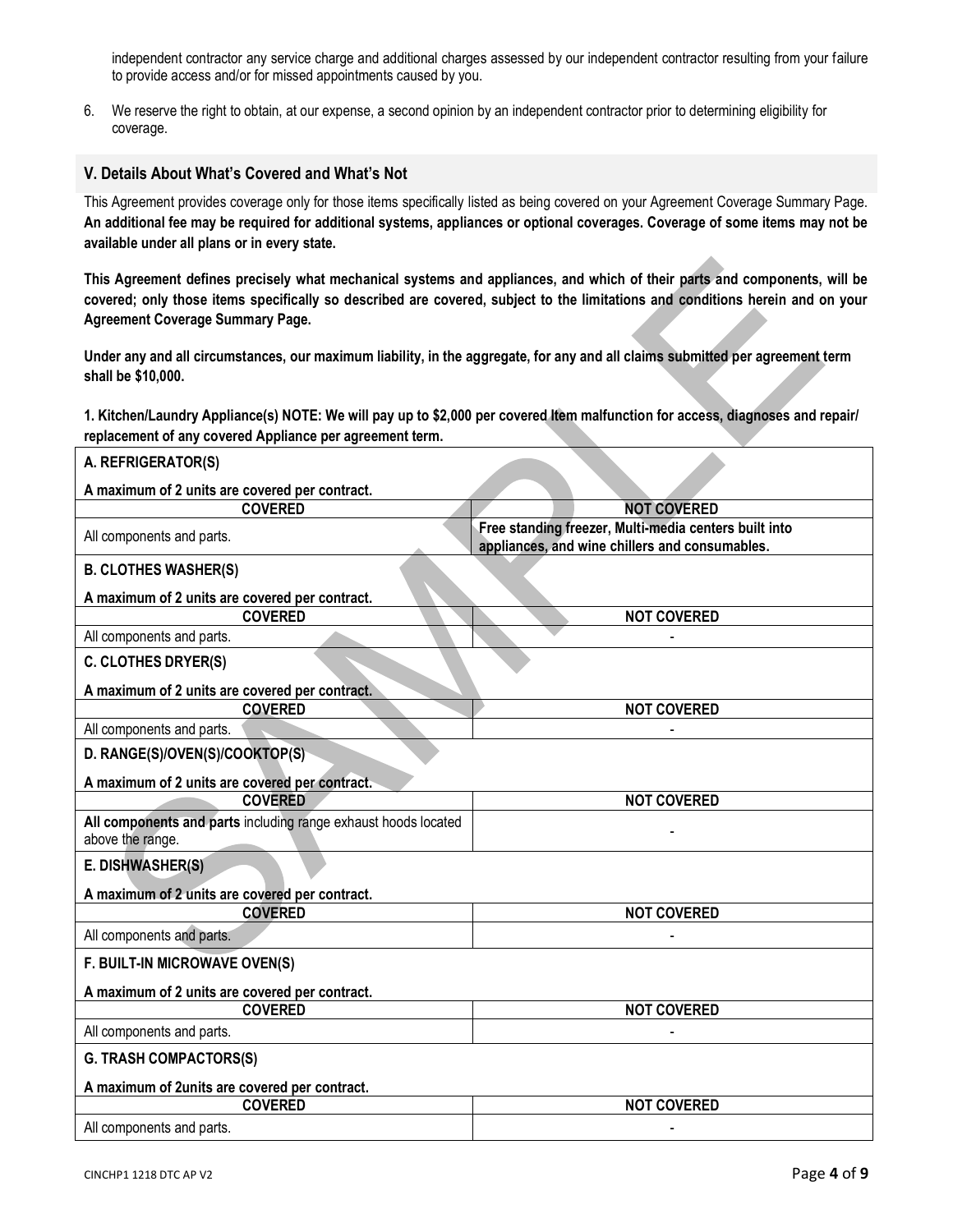| H. FREE STANDING ICE MAKER(S)                  |                          |  |
|------------------------------------------------|--------------------------|--|
| A maximum of 2 units are covered per contract. |                          |  |
| <b>COVERED</b>                                 | <b>NOT COVERED</b>       |  |
| All components and parts.                      | $\overline{\phantom{a}}$ |  |
| I. BUILT-IN FOOD CENTER(S)                     |                          |  |
| A maximum of 2 units are covered per contract. |                          |  |
| <b>COVERED</b>                                 | <b>NOT COVERED</b>       |  |
| All components and parts.                      | $\overline{\phantom{a}}$ |  |

# <span id="page-4-0"></span>**VI. Details About Optional Coverage**

**Optional coverage may be purchased up to 30 days after the beginning of the Agreement term without an inspection. After the 30th day optional coverage may be purchased provided an inspection is performed (at customer's expense) and the inspection results are approved by us. New Construction Customers may add optional coverage during the Agreement term for brand new items providing proof of purchase is received by us. Optional coverage, regardless of date of purchase, continues only through the Agreement term.**

# <span id="page-4-1"></span>**1. Swimming Pool and/or Spa Combination (Shared Equipment)**

**Shared equipment is covered. If equipment is not shared, then only one or the other is covered unless an additional fee is paid**.

| <b>COVERED</b>                                                                                                                                                                                              | <b>NOT COVERED</b>                                                                                                                                                                                                                                                                                                                                                                                                                                                                                                                                                                 |
|-------------------------------------------------------------------------------------------------------------------------------------------------------------------------------------------------------------|------------------------------------------------------------------------------------------------------------------------------------------------------------------------------------------------------------------------------------------------------------------------------------------------------------------------------------------------------------------------------------------------------------------------------------------------------------------------------------------------------------------------------------------------------------------------------------|
| Above ground components and parts of the heating, pumping, and<br>filtration system including: pool heater, pool sweep motor and<br>pump, pump motor, blower motor and timer, plumbing pipes and<br>wiring. | Portable or above ground spas, access to pool and spa<br>equipment, lights, liners, jets, ornamental fountains, waterfalls<br>and their pumping systems, auxiliary pumps, pool cover and<br>related equipment, fill line and fill valves, built-in or detachable<br>cleaning equipment including, without limitation, pool sweeps,<br>pop-up heads, turbo valves, skimmers, chlorinators, and<br>ionizers, fuel storage tanks, disposable filtration mediums, heat<br>pump, multi-media centers, dehumidifiers, panel box and dials,<br>salt water generator; salt and components. |

**A maximum covered amount of \$1,500 is allowed per Agreement term.**

#### <span id="page-4-2"></span>**2. Septic System**

| NOTE: This option is available for first year customers only and is not renewable.                                                                                                                                                                                                                                                                                                                                                                                                                                                              |                                                                                                                                                                                                                                                                                                                                                                                                   |  |
|-------------------------------------------------------------------------------------------------------------------------------------------------------------------------------------------------------------------------------------------------------------------------------------------------------------------------------------------------------------------------------------------------------------------------------------------------------------------------------------------------------------------------------------------------|---------------------------------------------------------------------------------------------------------------------------------------------------------------------------------------------------------------------------------------------------------------------------------------------------------------------------------------------------------------------------------------------------|--|
| <b>COVERED</b>                                                                                                                                                                                                                                                                                                                                                                                                                                                                                                                                  | <b>NOT COVERED</b>                                                                                                                                                                                                                                                                                                                                                                                |  |
| Mainline stoppages that can be cleared through an existing access<br>or cleanout without excavation. The septic tank will be pumped one<br>(1) time during the Agreement coverage term if the stoppage is due<br>to septic back up. We will not pay more than \$500 per pumping<br>occurrence. If the septic tank needs to be replaced, we will not<br>pay more than \$1,000 towards the replacement of the septic<br>tank. We will cover one (1) sewage ejector pump for septic<br>system located within the perimeter of the main foundation. | Broken or collapsed sewer lines outside the foundation,<br>stoppages or roots that prevent the effective use of any<br>externally applied sewer machine cable, cost of finding or<br>gaining access to the septic tank or sewer hook-ups, disposal<br>of waste, chemical treatment of the septic tank and/or sewer<br>lines, tanks, leach lines, cesspool, and any mechanical pump<br>or systems. |  |

# <span id="page-4-3"></span>**3. Well Pump**

| <b>COVERED</b>                                                                      | <b>NOT COVERED</b>                                                                                                                                                                                                                                                                                                                                                                       |
|-------------------------------------------------------------------------------------|------------------------------------------------------------------------------------------------------------------------------------------------------------------------------------------------------------------------------------------------------------------------------------------------------------------------------------------------------------------------------------------|
| All components and parts of well pump utilized as a source of<br>water to the home. | Above or underground piping, cable or electrical lines leading to<br>or from the well pump, including those that are located within<br>the well casing, well casings, pressure switches not located on<br>the pump, holding, storage or pressure tanks, booster pumps,<br>re-drilling of wells, well pump and all well pump components for<br>geothermal and/or water source heat pumps. |
|                                                                                     |                                                                                                                                                                                                                                                                                                                                                                                          |

**NOTE: We will pay up to \$1,500 per Agreement term for access, diagnosis and repair or replacement.**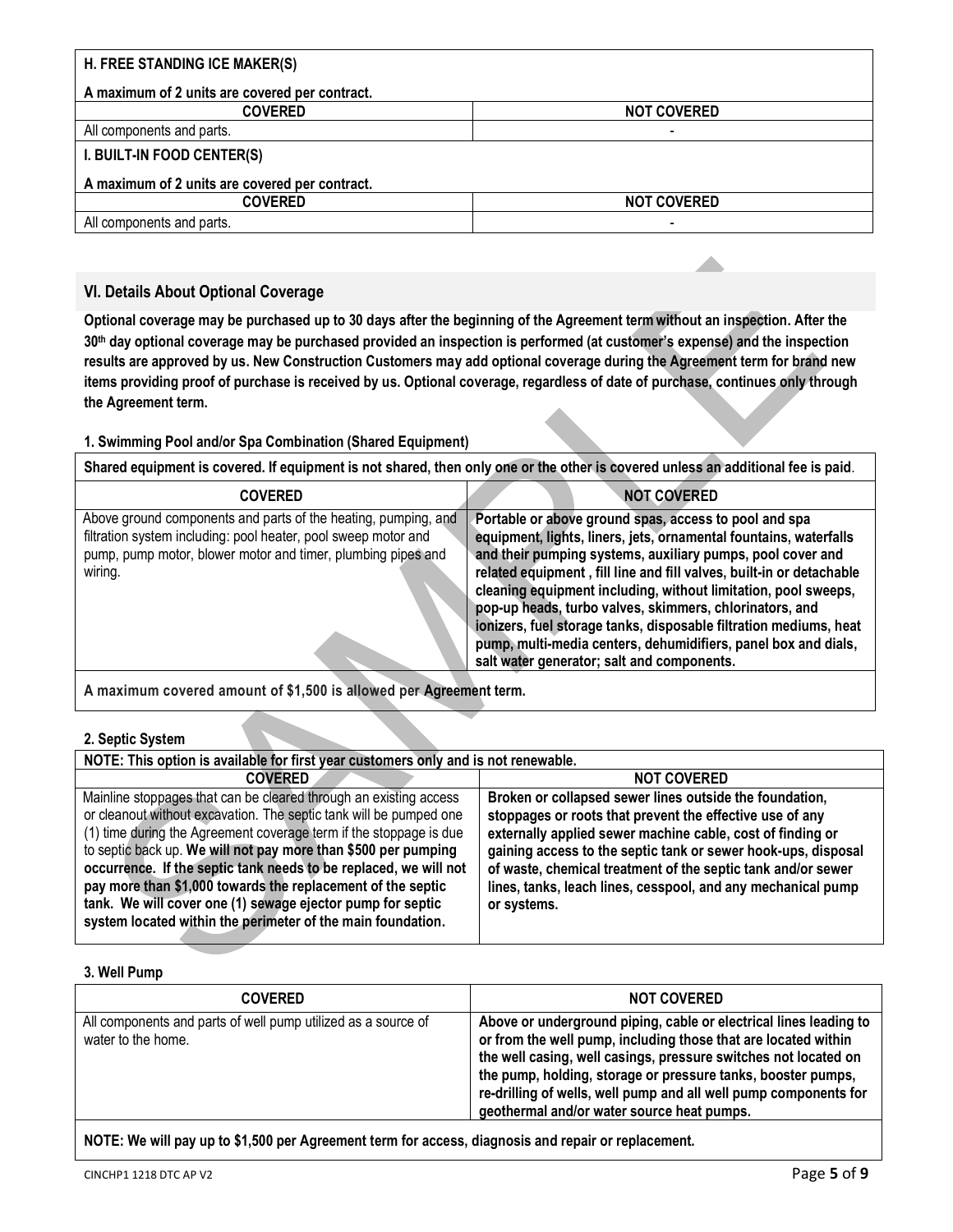#### <span id="page-5-0"></span>**VII. General Exclusions and Limitations**

- 1. **This Agreement does not cover performance of routine maintenance**. You are responsible for performing all routine maintenance and cleaning for all covered items and systems as specified and recommended by the manufacturer. You are also responsible for providing all routine maintenance for all areas in a covered property around covered items and/or systems to ensure that these items and/or systems are able to function properly as specified by the manufacturer.
- 2. **This Agreement does not cover repairs or replacements of any item covered by other insurance, warranties or guarantees, including but not limited to, manufacturer's, contractor's, builder's, distributor's, home service agreement or home warranty**. Our coverage is secondary to such insurance, warranties, or guarantees.
- 3. **This Agreement shall not cover any item(s) if they are:** 
	- **systems, appliances or components classified by the manufacturer as commercial-grade;**
	- **flues, venting, chimneys, and exhaust lines;**
	- **determined to be defective by the Consumer Product Safety Commission or the manufacturer and for which either has issued, or issues, a warning or recall, or which is otherwise necessitated due to failure caused by the manufacturers improper design, use of improper materials and/or formulas, manufacturing process or any other manufacturing defect;**
	- **below the slab or basement floor of the home; except as otherwise specified in this Agreement;**
	- **located outside the perimeter of the main foundation or a detached garage (i.e. outside the outer load bearing walls of the structure with the exception of central air conditioning unit, main electrical panel, water heater) or unless specifically covered with optional coverage purchased for items outside the main perimeter. These exceptions must be installed for diagnose and must be manufactured for outside use or be located in a structure which protects items from the elements;**
	- **damaged by you in the course of remodeling or unauthorized repair.**
- 4. **This Agreement does not cover failures which may result from causes other than normal wear and tear, such as without limitation:** 
	- **abuse, misuse and/or neglect;**
	- **lightning strikes, power failure, power surge;**
	- **missing components, parts or equipment;**
	- **animal, pet and/or pest damage;**
	- **fire; casualty; flood; smoke; earthquake; freeze damage; acts of God;**
	- **manufacturer's improper design, use of improper materials and/or formulas, manufacturing process or any other manufacturing defect;**
	- **structural and/or property damage;**
	- **accidents; war; acts of terrorism; nuclear explosion, reaction, radiation or radioactive contamination; insurrection; riots; vandalism; or intentional destruction of property;**
	- **any noise without a related mechanical failure.**
- 5. **This Agreement does not cover mechanical failures, damages or remediation due to:**
	- **mold, mildew, mycotoxins, fungus, bacteria, virus, condensation, wet or dry rot, regardless of the source, origin, or location;**
	- **lack of capacity in the existing system or appliance, under/oversized systems in relation to the square footage for the area being heated or cooled;**
	- **conditions of insufficient or excessive water pressure;**
	- **conditions of inadequate wiring capacity, circuit overload, power failure and/or surge.**
- 6. **This Agreement does not cover costs for (except as otherwise specified in this Agreement):**
	- **construction, carpentry, dimensional or design change, or other modifications necessary to remove, relocate or install equipment;**
	- **providing or closing access to covered items;**
	- **equipment to gain access or permit serviceability such as but not limited to scaffolding;**
	- **restoration of any wall or floor coverings, cabinets, counter tops, tiling, paint or the like;**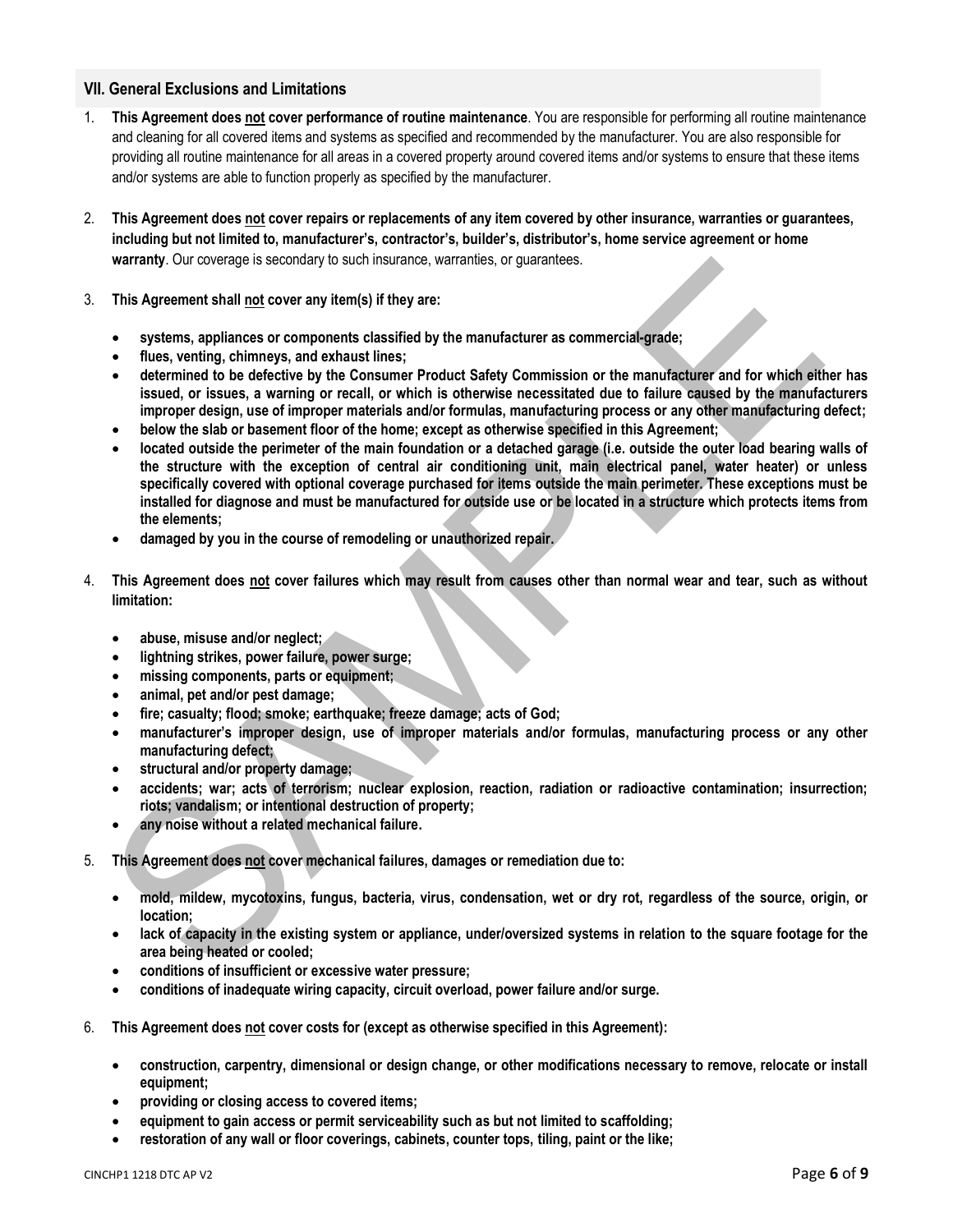- **failure to meet building code(s), zoning requirements, utility regulations;**
- **failure to comply with local, state or federal laws or regulations;**
- **compliance with federal, state, and/or local law, code, regulation, or ordinance;**
- **for testing required by state or local municipalities, such as but not limited to, load calculation or duct certification;**
- **for additional charges to access or transport materials, supplies, or independent contractors to the covered property, such as but not limited to: tolls, required use of ferries, or barges;**
- **permits;**
- **code upgrades;**
- **modifications.**
- 7. **This Agreement does not cover:** 
	- **removal and/or disposal of hazardous or toxic material or asbestos;**
	- **the use of cranes or other lifting equipment required to service any item or system;**
	- **excavation or other charges associated with gaining access to a well pump;**
	- **electronic computerized, or home energy management systems or devices; LCD displays that do not affect the primary operation of the unit unless otherwise stated in this agreement;**
	- **lighting and/or appliance management systems, unless otherwise stated in this agreement;**
	- **radon monitoring systems, fire sprinkler systems, and solar systems and components.**
- 8. **This Agreement does not cover delays or failures to provide service caused by, or related to:** 
	- **any of the exclusions listed herein;**
	- **shortages of labor and/or materials;**
	- **any other cause beyond our reasonable control.**

#### <span id="page-6-0"></span>**VIII. Limitation of Liability**

- 1. We are not responsible for incidental, consequential, special, and/or punitive damages and you agree to waive any and all claims for such damages, arising from, resulting from and/or related to the failure of any item or system, including, but not limited to, food spoilage, loss of income, additional living expenses, and/or other property damage.
- 2. We are not liable for any damages that result from an independent contractor's service, delay in providing service or failure to provide service. We are not liable for any incidental, consequential, special, and/or punitive damages, whether caused by negligence or any other cause, and you agree to waive any and all claims for such damages, arising from, resulting from or related to any independent contractor's service, delay in providing service or failure to provide service, including, but not limited to, damages, resulting from delays in securing parts and/or labor, the failure of any equipment used by an independent contractor, labor difficulties, and/or the negligent, tortuous and/or unlawful acts or omissions of any independent contractor.

# <span id="page-6-1"></span>**IX. Cancellation Information**

- 1. You may cancel this Agreement by telephone or in writing within 30 days of the coverage effective date for a full refund of the contract fees paid if no claim has been made. The right to cancel this Agreement as provided in this paragraph is not transferable. A ten percent (10%) penalty per month will be added to any refund required under this paragraph, including any accrued penalties, which are not paid or credited within 30 days after you cancel this Agreement.
- 2. You may cancel this Agreement within 30 days of the coverage effective date if a claim has been made, or at any time thereafter, at which time you may be entitled to a refund of unearned contract fees paid based on the short rate schedule less a processing fee of twenty-five dollars (\$25) and less the cost of any services performed pursuant to the Agreement, where permitted by law. If claims have been paid, we may bill you for the lesser of the net amount due to us or the unpaid annual term contract fee. We will bill or charge you any balance owed to us through the same mechanism as any previous installment billings, or we will direct bill you if such a mechanism is not available.
- 3. We may terminate this Agreement immediately, after any applicable notice provisions, for non-payment, fraud or material misrepresentation. If we terminate for fraud or material misrepresentation, this Agreement is void and we shall refund all paid contract fees if no claims have been made. If a claim has been made, we will follow normal cancellation procedures as outlined in this section.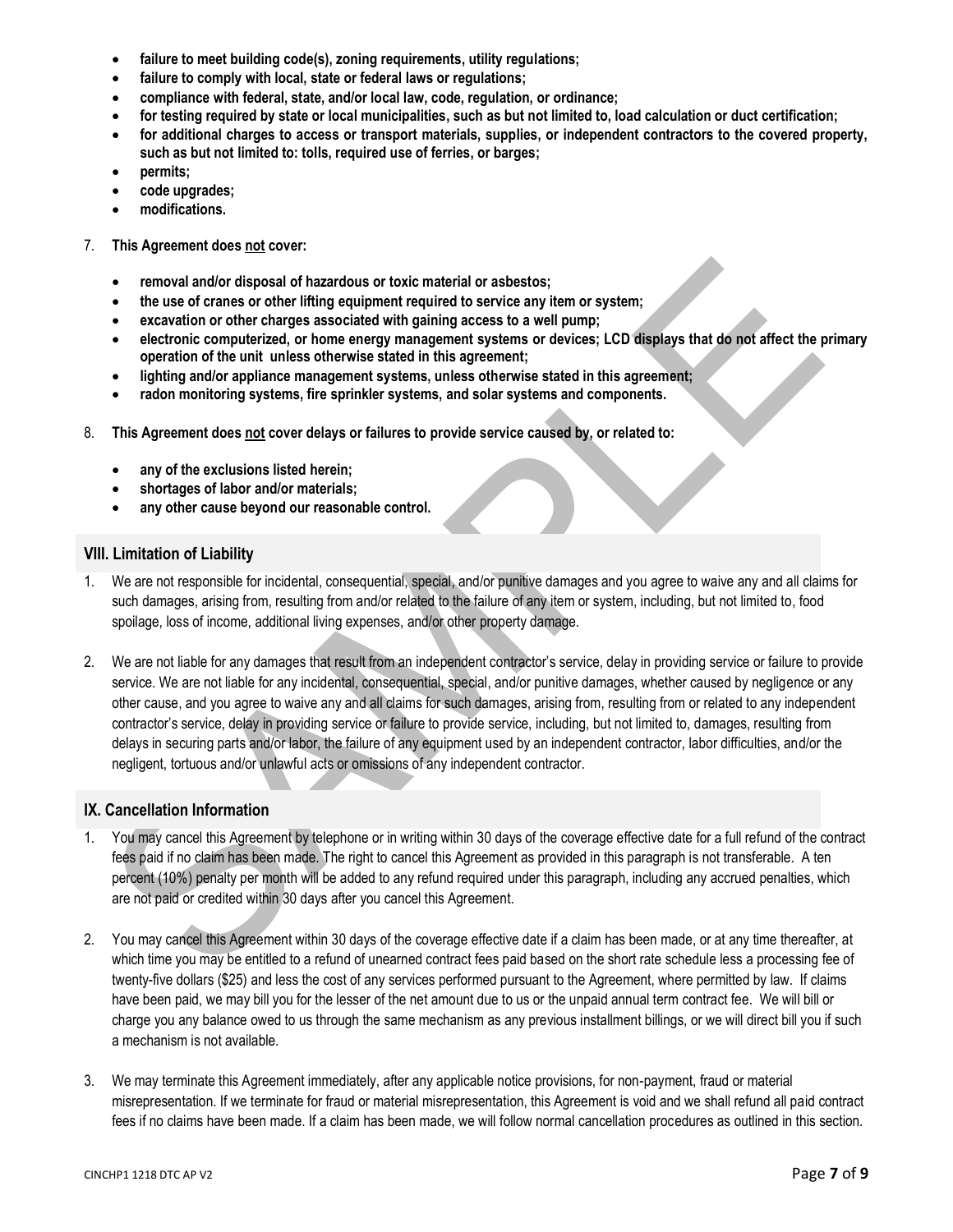4. In the event you threaten to harm or actually harm the safety or well-being of: (i) the company; (ii) any employee of the company; (iii) an independent contractor; or (iv) any property of the company or the independent contractor, you will be in breach of this Agreement. In the event you breach this or any other obligation under this Agreement, we may refuse to provide service to you and may cancel this Agreement immediately.

#### <span id="page-7-0"></span>**X. Dispute Resolution**

- 1. **ARBITRATION**: All disputes, controversies or claims of any sort, arising out of or in any way relating to this Agreement, its negotiation, and the Services provided pursuant to it, whether based in contract, tort, regulation, or any other legal or equitable theory (collectively "Disputes"), shall be resolved at the consumer's choice by settlement, or final and binding arbitration, or in and through a small claims court having jurisdiction over such Disputes. Arbitration shall be conducted within the geographical limits of the applicable federal district court where the Covered Property is located, or such other location upon which both parties mutually agree, and administered by a mutually agreed upon arbitration service. The Commercial Arbitration Rules and Supplementary Procedures for Consumer-Related Disputes of the American Arbitration Association or similar such rules (the "Arbitration Rules") in effect at the time arbitration is demanded by either party shall govern the arbitration proceeding and the selection of one neutral arbitrator to preside over the proceeding. The arbitrator is empowered to decide all Disputes and all questions related to the enforceability and scope of these Dispute Resolution provisions, including but not limited to the validity, interpretation and applicability of these Dispute Resolution Provisions. Additionally, this transaction involves interstate commerce, and these Dispute Resolution provisions shall be governed by the Federal Arbitration Act, as amended (9 USC 1). No arbitration may proceed on a class or representative basis, and the arbitrator may not consolidate any arbitration proceeding governed by these Dispute Resolution Provisions with any other person's arbitration proceeding, and may not otherwise preside over any form of a representative or class proceeding. Under the Arbitration Rules, although each party is required to pay certain administrative and arbitrator fees, the amount the consumer may be required to pay is limited. Each party to arbitration is responsible for its own attorney's fees, if the party chooses to be represented by an attorney.
- 2. **CLASS ACTION AND JURY TRIAL WAIVER:** Each party to this Agreement may bring a Dispute against the other only in its individual capacity and not as a plaintiff or class member in any purported class or representative proceeding. Each party gives up or waives any right it may have to have any Disputes between them resolved by a jury.

#### <span id="page-7-1"></span>**XI. Other Conditions**

- 1. **Term.** Coverage under this Agreement commences on the effective date specified on the Agreement Coverage Summary Page and expires twelve (12) month(s) from Agreement effective date.
- 2. **Renewal. Where permitted by state law, this Agreement may automatically renew at the sole and exclusive option of the Issuing Company for successive one (1) month(s). In the event the Issuing Company elects to renew this Agreement, you will be notified of any rate and/or coverage changes, not less than thirty (30) days prior to the expiration of the current Agreement term and commencement of the renewal term.**
- 3. **Assignment.** In the event of assignment or transfer of title of the covered property, this Agreement may be assigned and/or transferred at our option, where permitted by state law and when the applicable fee has been paid. We reserve the right to charge a transfer fee not to exceed twenty-five dollars \$25.
- 4. **Installment Billing.** In certain cases you may be permitted, at our sole and exclusive discretion, to pay for your coverage on an installment basis. Should you suffer a mechanical failure covered by this Agreement at a time when there are unpaid installments due from you, whether or not such payments are due or overdue, we reserve the right to deduct all or any portion of any unpaid amounts from the amount of loss covered by this Agreement for such incident, or to require payment of the entire remaining unpaid balances prior to covering the loss for you as we deem necessary or desirable. Our failure to exercise any such right on one occasion shall not be deemed a waiver of such right on other occasions.
- 5. **Waiver**. Should we waive any of our contractual rights; such waiver will not constitute a future waiver of said rights.